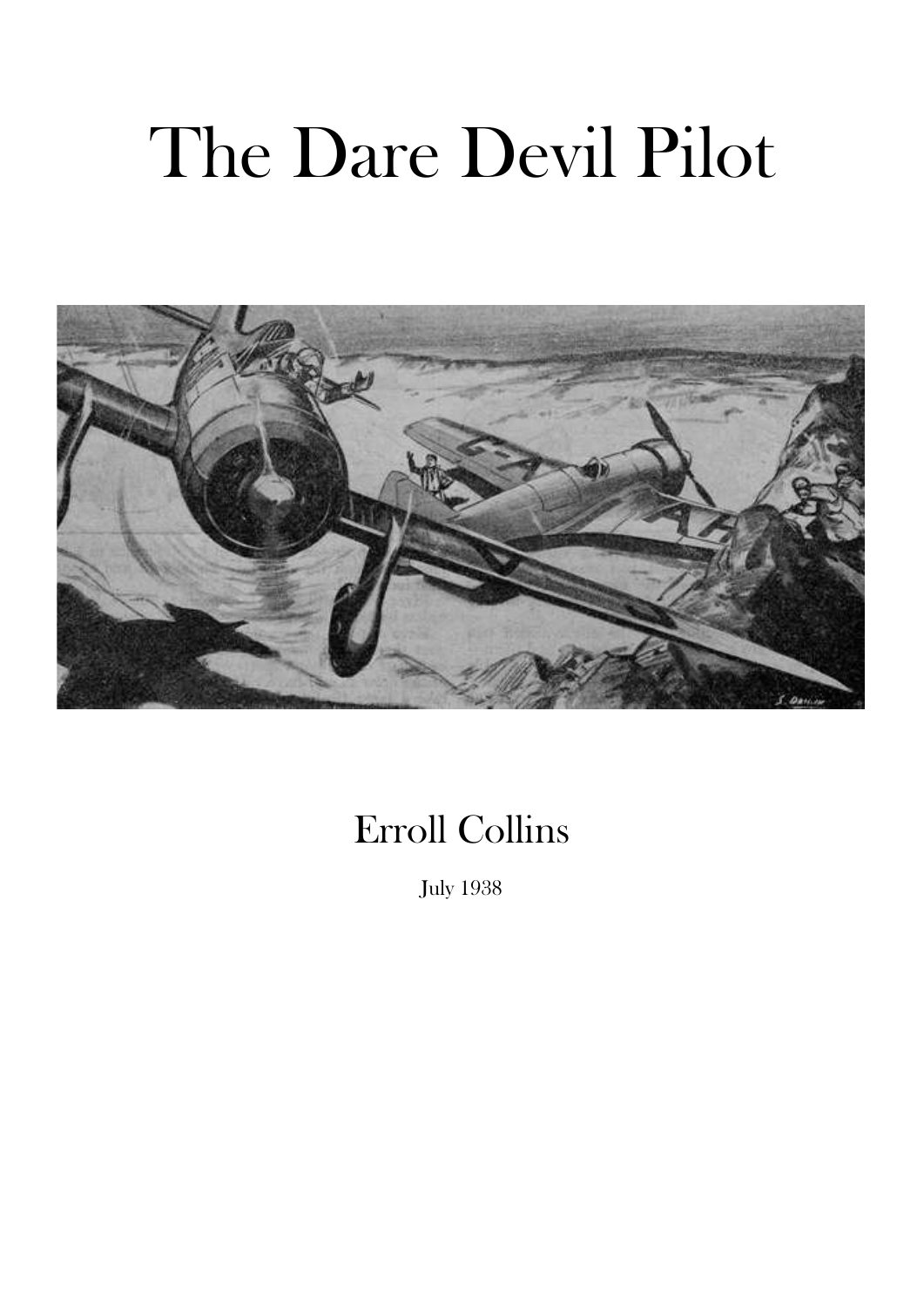Jerry Maddox had flying in his blood; but his free and easy methods were the despair of his employers – until plague struck the desert…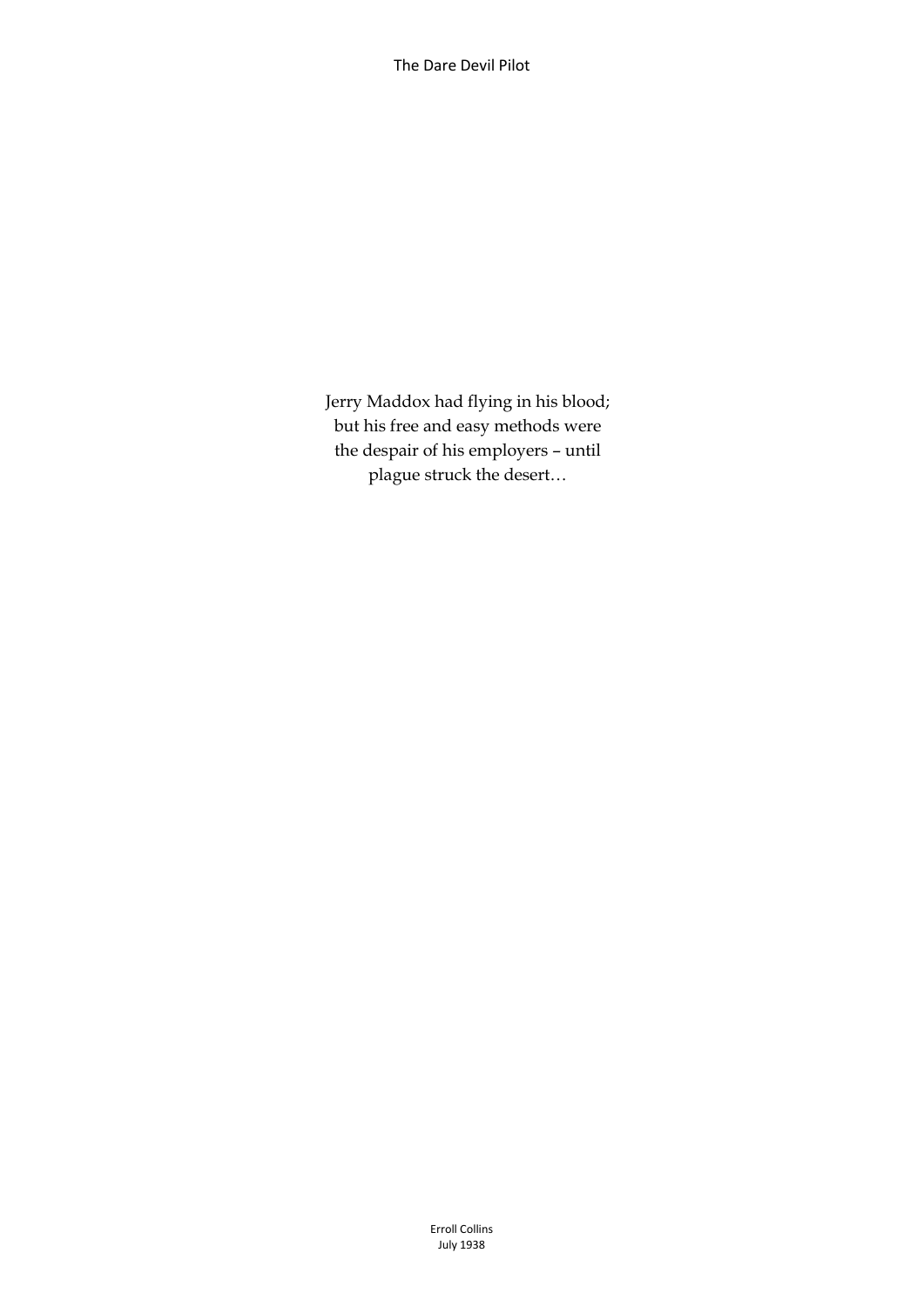At six o'clock on a scorching morning, Bob Curtis, junior pilot of Scarab Airways, strolled out of the main hanger on to the baking-hot tarmac. Although the sun had barely risen, the desert dunes, rolling away in shifting billows to the barren red hills beyond, were already swimming and swaying in a blistering, tawny glare. Even the listless palm trees, planted at the edge of the Marnak Wells aerodrome, seemed to wilt and shrivel, as the burning, sandladen wind, whose every breath sent dust—devils skimming sporadically over the surface of the flying—ground, ruffled their ragged fronds.

But Bob's eyes shone brightly beneath his solar topee. He did not heed the rivers of perspiration that were trickling down his sunburned face and on to his neck and he just grinned as the propeller slipstream from the neat streamlined monoplane upon the tarmac sent the sand flying, filling his ears and mouth with grit. For the Whitney "Scarab" was his favourite machine, and the fact that she was- being revved up meant a job for somebody. Perhaps for him! One that would take him away for a few hours from the bakehouse of Marnak Wells.

As he listened to the steady, rhythmic purring of the well-tuned radial engine, another machine of the same type came taxiing around the corner of one of the hangars, and careered madly across the 'drome to the "T" of the take-off. As it zigzagged by, the pilot, a tall, raw-boned youth with a mop of fiery red hair, leaned out of the cockpit and waved a brawny hand.

"So long, Bob", he shouted, his freckled face one broad, good-natured grin. "Cheerio, Jerry!" Bob laughed back, and stood watching as the machine, reaching the edge of the 'drome, took the air in a steep climb, so steep that the junior pilot held his breath, thinking it must stall. But no! At the critical moment the plane flattened out and skimmed over the arid hills like a bird.

"Wonder where the old madman's off to?" murmured Bob, when the machine was a mere black speck in the glaring blue. "Well, I hope he doesn't land himself in the soup this time the likeable ass!"

"Bob!" A clear, pleasant voice, with an authoritative ring, made the young pilot switch round, to discover tall, keen—faced Whitney Stone, veteran, pilot, designer, with Bob's own father, of the famous "Scarab" and "Mantis" engines, and head of the Marnak Wells airport, emerging from the radio station. "'Morning, Whitney!" Bob greeted his friend and employer. "What's the news?"

Whitney Stone paused. "Pretty bad," he replied quietly. "Had an S O S through this morning that plague has broken out at Wadi Azrek. The military have been called out, and are rounding up the panic stricken people into camps and disinfecting them! They're nomads, of course, and would spread the disease like wildfire. So we've to rush cylinders of serum to the Wadi 'drome. Did you see Jerry Maddox take off in the 'Mantis'?"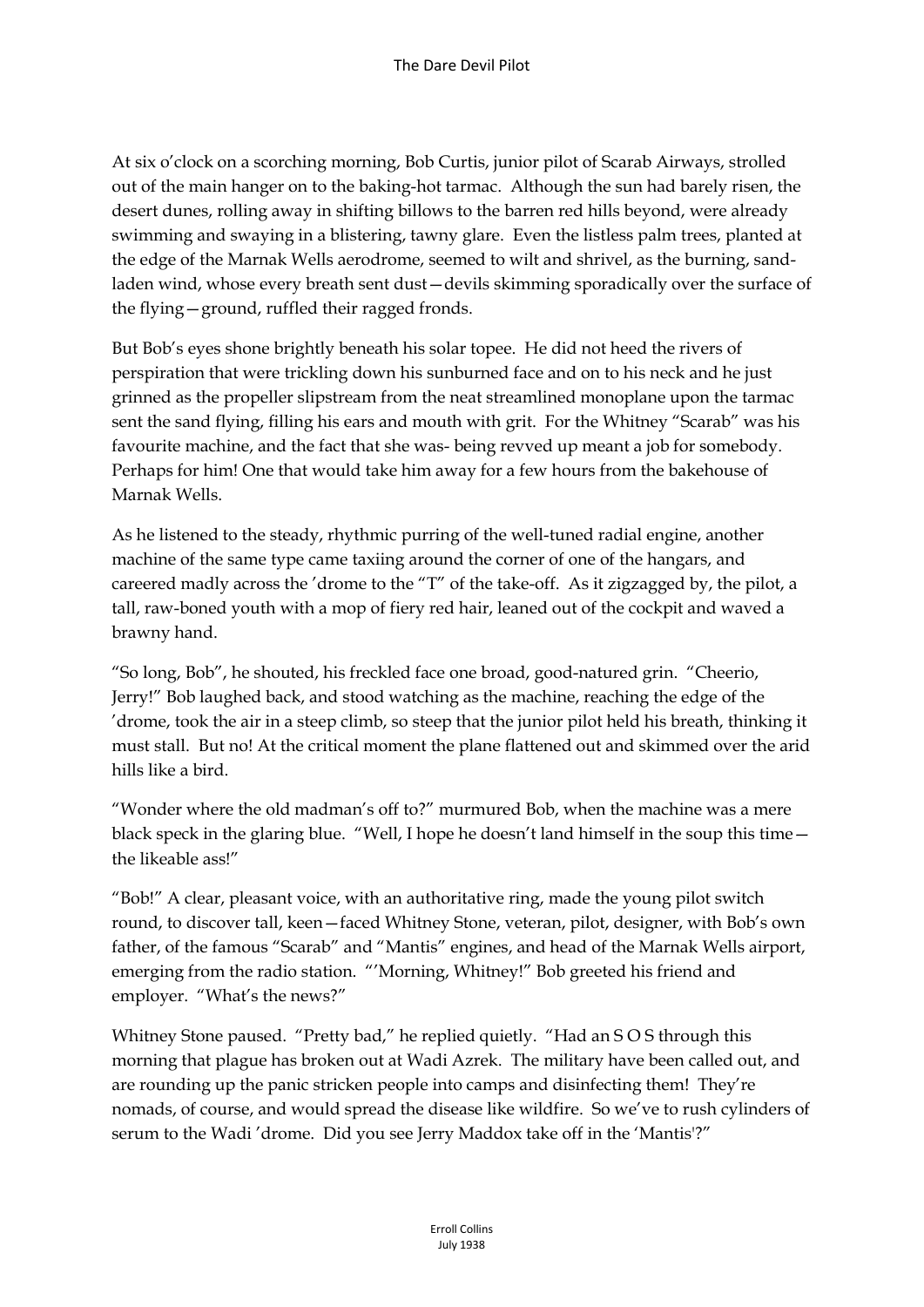"Good heavens! You're not trusting old Jerry with a job like that?" The impulsive words rose to the tip of Bob's tongue. It was only by an effort that he refrained from blurting them out. As it was, he staggered back a pace. Bob liked Jerry Maddox—and indeed, Mad Jerry, to give him his nickname, was a general favourite with both the white and brown staff at Marmik Wells. But he had a genius for running his red head into trouble, and nobody could deny that he was the most irresponsible youth who had ever flown a plane. Why he had ever been allowed to do so was a mystery.

Not that Jerry was a ham-fisted pilot. On the contrary, many experienced flyers envied him his magic touch on the controls. But the fact remained that no matter what job was given to Jerry he always bungled it, not through incompetence, but through sheer, gross carelessness. Of course, he always bitterly regretted his lapses, but his sorrow did not deter him from being just as mad headed the next time.

Everybody knew why he had been Fired from the Cairo 'drome. How, on being entrusted with a case of special engine parts for urgent shipment for England, he had deliberately swung off his course, gate-crashed into another airport, where the annual staff dinner and dance was in progress, and turned up smiling the next morning at his correct destination, only to find that the boat had sailed three hours ago. The resultant row had nearly blown the roof off the main hangar. Moreover, it had cost Jerry his job.

Then, at Damascus, in a spirit of devilry, he had stunted over the desert, scattering, by a roaring nose-dive, a sedate troop of Bedouins on camels, sending them flying for their lives. One or two of the younger tribesmen had blazed away with rifles, and Jerry, with a leaking oil-pipe and a red gash across his cheek, had just managed to land his plane on the flyingground a split second before the engine seized up. He was grinning as he clambered from the cockpit, but the infuriated business man who was paying for his services failed to see the joke. Valuable papers had been aboard, and a wrecked plane might easily have meant a wrecked company. So once more Jerry had been sent packing, this time to Marnak Wells.

Whitney Stone eyed Bob keenly. "You're wondering, I can see," he remarked, with a slow smile, "why I've put Jerry on this job." An inkling of the truth came to Bob as Whitney spoke. "Weren't you his father's observer during the war, sir?" he asked quietly. The other nodded. "Yes," he replied quietly. "I knew Ralph Maddox, Bob, as well as I knew your own father. A very gallant gentleman, who, although mortally wounded, landed his machine safely behind our lines, and dragged his badly smashed observer out of the rear cockpit before the whole contraption burst into flames,. That's why I've either got to make Jerry buck up soon, or fire him.

"You see, Jerry's like his father, true and fine; but the lad's got no sense of responsibility. A job like this, with the idea that he's got thousands of lives on his hands, should be the making of him. But I haven't trusted him with the real serum. I daren't risk it. That's a job for you." Bob turned a puzzled face upon his employer.

"But I don't quite understand, sir," he replied. "D' you mean to say that the stuff isn't aboard Jerry's plane?"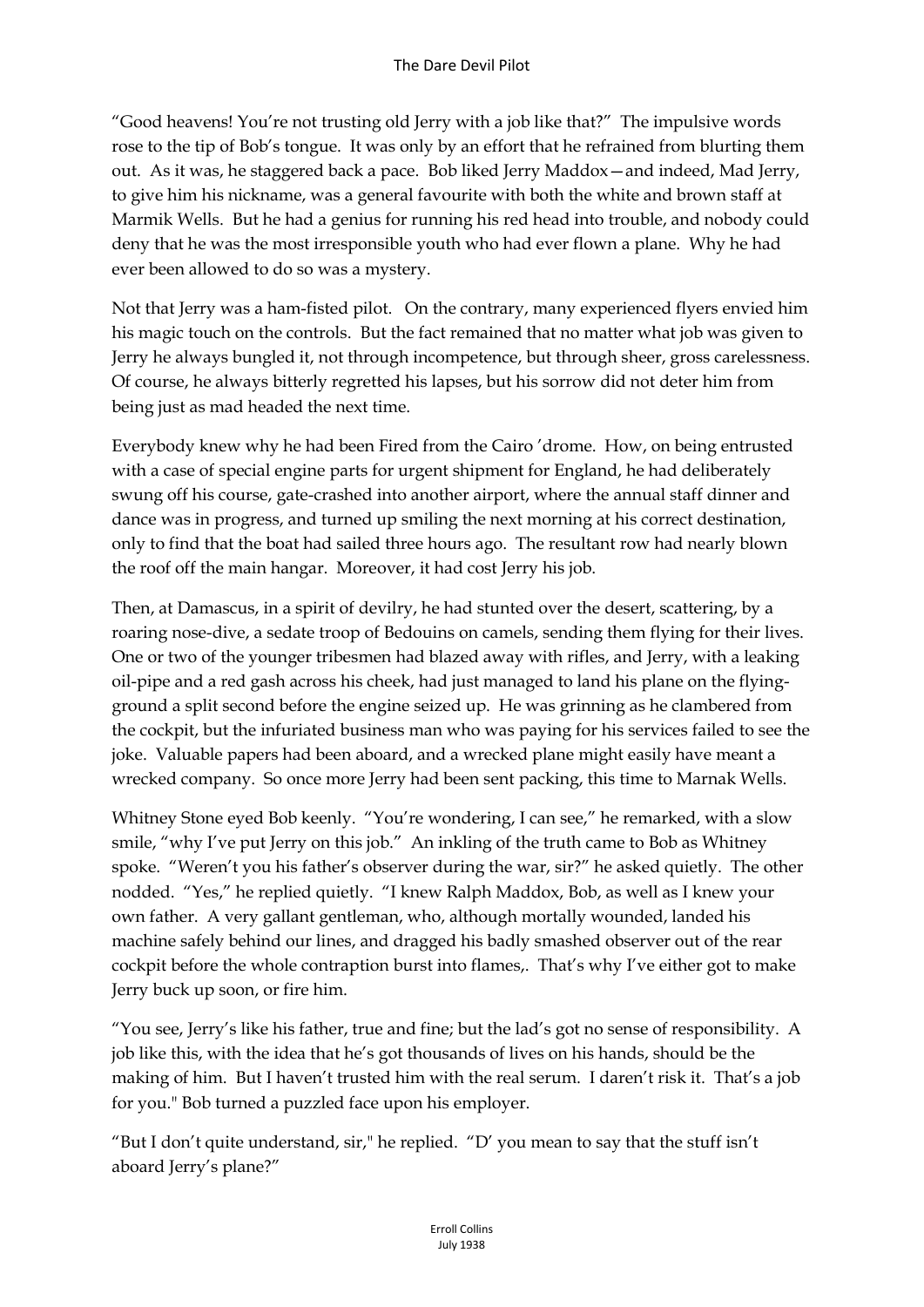"I do. Those cylinders he's got in his cabin contain nothing but cold, clear water. A cargo, by the way, that will be very valuable at Wadi Azrek, because the water there is as turgid as its name. The real serum is already in the cabin of the 'Scarab', which is being revved up for you now."

Bob was silent. He was thinking over his employer's startling plan. Perhaps he did not altogether agree with it, but he appreciated the fine motive behind it, and saw its wisdom. It gave him a thrill of pride to think that he was being trusted by Whitney Stone.

"When do I start?" he asked eagerly.

"Now! The 'Scarab', as you know, has a rather higher cruising-speed than the 'Mantis,' and you should reach the 'drome just in time to land right on Jerry's tail. But not a word to him, mind, about my test. And a word of warning to you, Bob. Keep your eyes peeled for Abu Hassan. His tribe raided a British outpost last week."

Five minutes later, Bob, seated at the controls of the white-winged "Scarab", Hashed up his hand as a signal. Waiting mechanics whipped away the chocks from under the landingwheel tyres, and with a last cheery wave the young pilot sent his machine taxiing forward. Whipping back the control—stick as he reached the fringe of the 'drome, he sent the "Scarab" zooming over the low ridge of rocky hills, and the next moment was speeding over the desert in the direction of Wadi Azrek.

At first, the fleet little monoplane cruised along smoothly enough, but flying columns of sand still whirled in their mad dervish—dance over the desert and on climbing to avoid a grit-laden engine, Bob encountered bad air-pockets. The hot, thin atmosphere, evaporating as the sun gained full strength, was bubbling and boiling all around him like a cauldron. Invisible hands struck against his fuselage, bumping and buffering the plane like a ship at sea, until the joystick wriggled about in Bob's Fingers like a water- diviner's wand, and he had his work cut out to keep the "Scarab" on an even keel. For miles and miles all that met his eye was a general desolation of dunes, out banks and sand. Several times he feared for the safety of his precious cargo. Suppose, by ill chance, he smashed it, and pestilence swept the land. The thought made Bob shiver violently, in spite of the perspiration that drenched his body. But no! The cylinders, with their jelly-like contents, were of good, thick glass, carefully packed in cotton-wool. The idea that he himself was venturing into the plague stricken area troubled him but little. Wasn't it his job, and hadn't he been inoculated?

Nor was he greatly perturbed at the thought of sighting that desert raider, that sworn foe of the British—Abu Hassan, although the outcrops of barren red rock, protruding through the sand, warned him that he was now flying over the arch-bandit's grim, waterless country.

His eyes, however, scanned the blinding sky for Jerry, of whose "Mantis" he had not yet caught a glimpse.

"I believe the old madman's going to turn up trumps." Murmured Bob to himself. "Whitney Stone's one of the few people he really likes and respects. No, he wouldn't let Whitney down."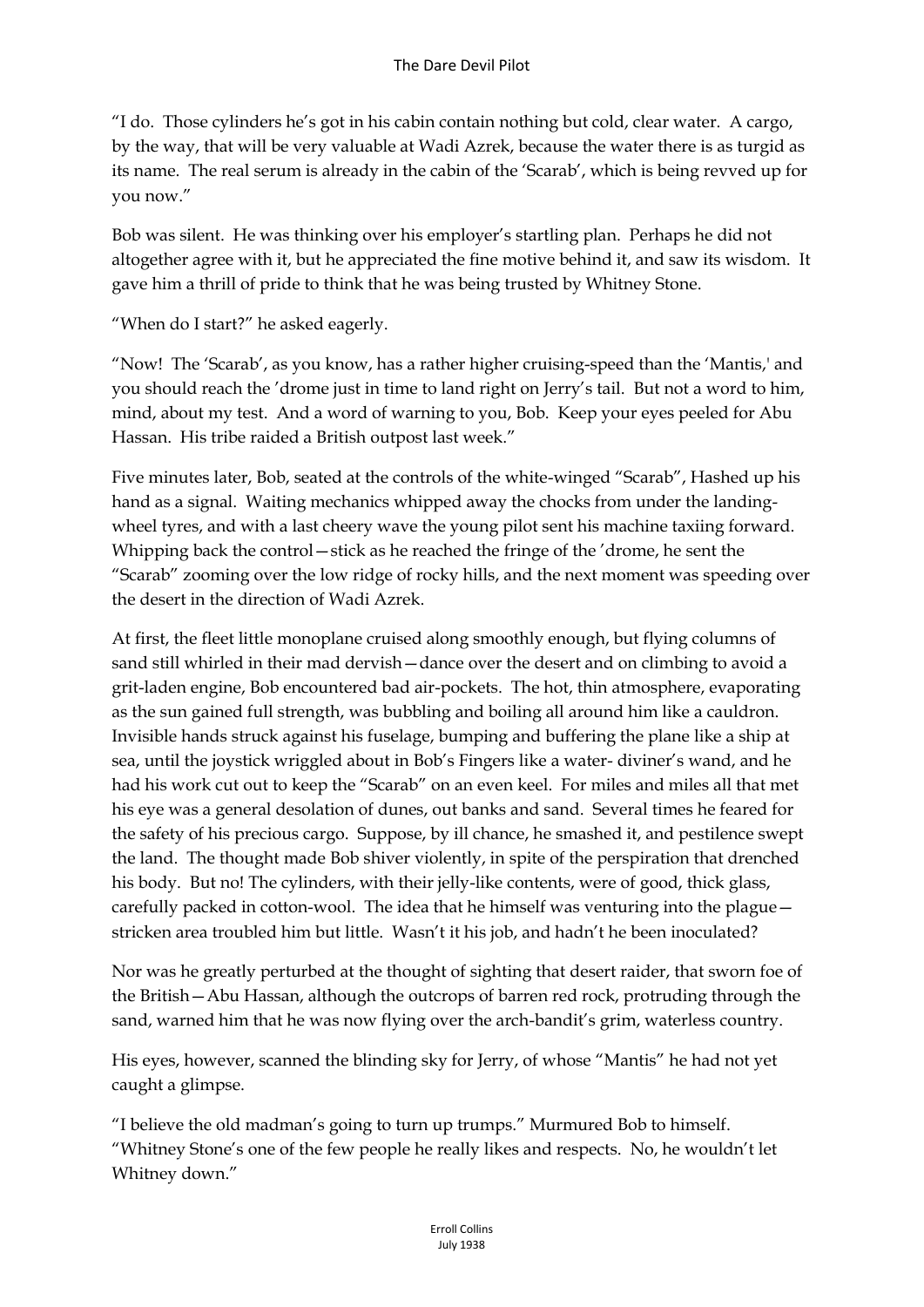Suddenly he broke off and leaned over the side of the cockpit, staring. Down in the sunbaked valley below him—a gloomy rock-bound hollow, without a shrub or a blade of grass—he could pick out the outlines of a trim white monoplane. The "Mantis"! She had made a forced landing! And squatting on a boulder some distance away, pensively smoking a cigarette was Jerry Maddox himself.

There was no mistaking his red head, nor the whoop of greeting he gave as, jumping up from the rock as the droning of the "Scarab" engine sounded overhead, he made excited signals to the pilot to land.

The subdued roar of Bob's engine reverberated among the frowning crags as he cruised cautiously over the oven- like valley in wide, sweeping circles.

"What's the trouble?" he yelled, in a voice blown to tatters by the slipstream. Bob knew he could not land.

His special mission forbade it, and in any case, his machine, like the "Mantis", in spite of its cargo-cabin, was only a single-seater. But Jerry's plight demanded that his fellow pilot should at least drop a few spare parts to him by parachute. Fortunately, the "Scarab" and "Mantis" components were mostly interchangeable, and Jerry might find something among them that would help him escape from the veritable death—trap in which misfortune or engine failure had landed him. For not even an old lunatic like Jerry Maddox would attempt to come down in Abu Hassan's country, unless forced. Jerry's face, however, as he cupped his hands around his mouth to yell back, was one broad, mischievous grin; then suddenly, his eyes dilated wildly, and Bob, to his horror, saw him pointing frantically to a high ridge of rock, on the top of which something stirred.

"Abu Hassan!", Jerry's warning shout, uttered with all the strength of his powerful lungs, came up to Bob as a mere whisper—a whisper that was drowned in the "Scarab's" angry roar as the engine, its throttle flung wide open at his touch, burst into shattering activity. The junior pilot's quick eyes had already seen the gaudy headshawls and glinting riflebarrels that had appeared like magic upon the ridge, and swift as a flash Bob took the only course open to him.

It was a caddish thing to do, he told himself, white-lipped, as he tore upwards past the ledge in a soaring zoom, to run away from one's chum like this, but he'd got to win through to Wadi Azrek. Countless lives depended on his safe arrival. His task done, he'd come rushing back at top speed, with help. Luckily, those yelling, bearded devils on the ridge had spotted neither Jerry nor his bus.

But arrow-swift as Bob was, he was not quick enough to dodge the ragged burst of rifle-hre that Abu Hassan's bandits sent after him, shots spattered around him like a shower of molten lead. His dashboard instruments flew in splinters as if riven by an invisible axe. A strip of fabric fluttered from his starboard plane as a bullet tore through it, and to crown matters Bob suddenly felt a hot, stabbing pain in his thigh. Blood trickled down his leg and came soaking through his shorts, and a wave of sick giddiness swept over him, which the slipstream from his propeller, blowing back in his face like a burning wind, did nothing to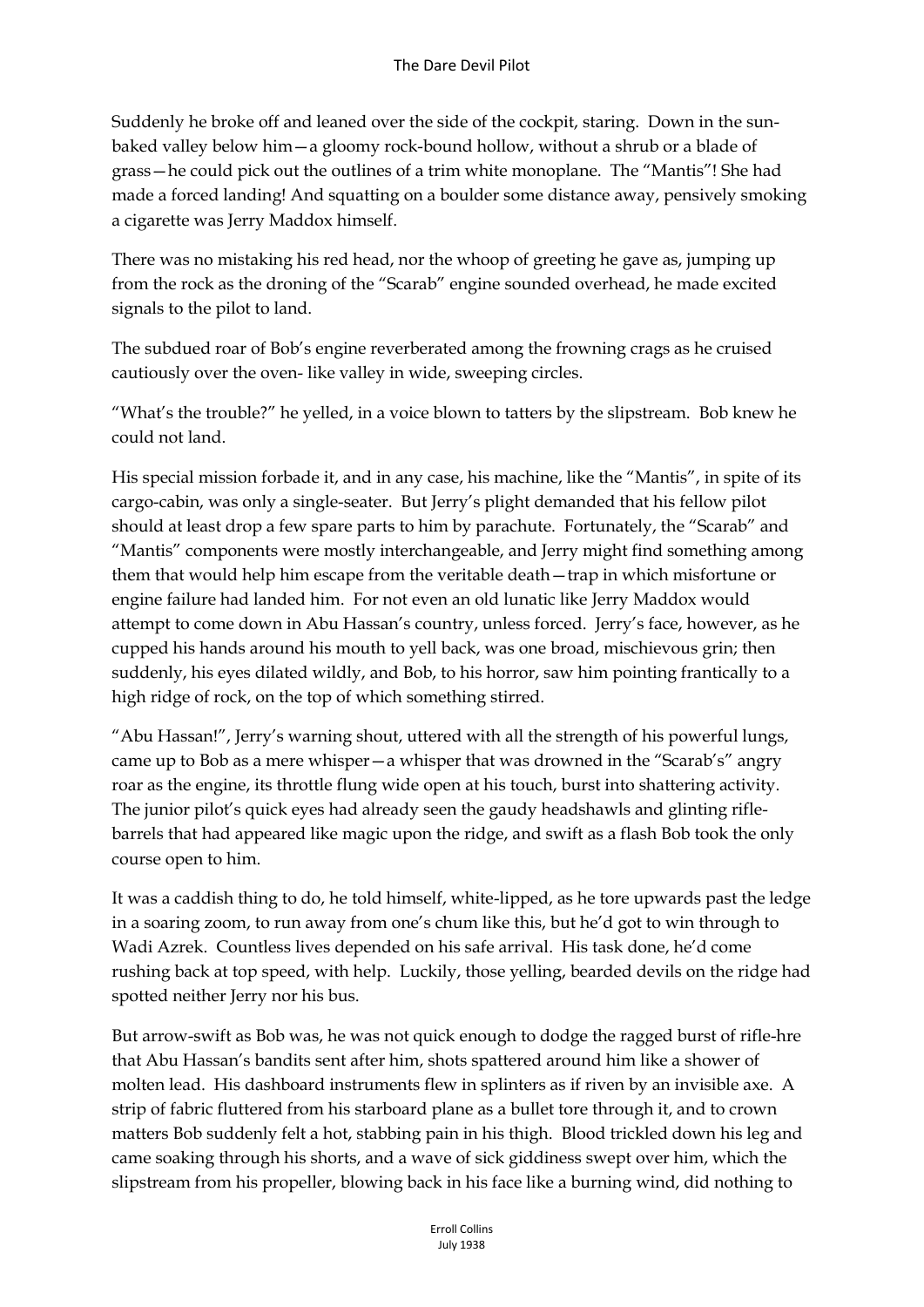dispel. Steep rocks and the valley's sandy floor came rushing up at him sideways—then a blank; and the next Bob remembered was bumping, dizzy, breathless, and all but unconscious, over the dusty ground.

Somehow, the touch of the earth beneath his landing-wheels steadied him. Bewildered, he pushed up his goggles. Yes, there was no doubt about it. He had safely landed the "Scarab" about half a mile from the ridge, down which his would-be assassins were scrambling like ants in hot pursuit. In a half—fainting state he must have switched off the engine automatically and glided down to comparative safety. Red frowning hills hemmed him in, but a good firm sandy runway lay before him, and by exercising a bit of skill he knew he could clear the rocks without stalling.

Giving his machine a burst of the throttle, Bob taxied forward, but before the plane could leave the ground there was a terrific jarring crash. In his haste, he had failed to notice a sharp needle of rock protruding through the sand, and his strong, steel-bladed propeller, smashing against it with full force, buckled like tin.

Then a dozen rough, grimy hands seized him and dragged him out of the cockpit. Harsh, growling voices sounded in his ears, questioning him fiercely. He was surrounded by bearded, pock—marked faces, hook-nosed, swarthy, bestial; felt a hand strike him; saw the flash of a blue steel blade, then :

"Stand back, you beauties! or I'll blow you all to Gehenna," roared a powerful voice.

"Jerry!" gasped Bob. In the excitement of the last few minutes he had totally forgotten the "madman", but here was Jerry, red-haired and ferocious, a thick glass globe, hacked from the case in his cabin, gripped tightly in his brawny freckled hands.

The effect upon the Bedouins was electrical. With mingled howls and execrations they swept back as the angry giant advanced, the flashing crystal "bomb" poised threateningly above his head.

"Quick, Bob, run for it," he ordered, and whirled aloft the "explosive", as if to hurl it into the raiders' midst.

The action was his undoing. The cylinder, unfortunately, was leaking. It slipped through Jerry's hands. He made a frantic effort to catch it, failed, and the globe, smashing on to the rocky ground, shattered into a thousand splinters.

Wild-eyed, terrified, the desert dwellers scattered, but on seeing nothing but pure, harmless water trickling into the thirsty sand, back they came like a swarm of vultures.

Bob and Jerry were overwhelmed before they could put up a fight. The former found himself the centre of a sweating, struggling throng. He hit out savagely at the nearest bristly face, something struck him on the head, and the black waters of unconsciousness surged over him.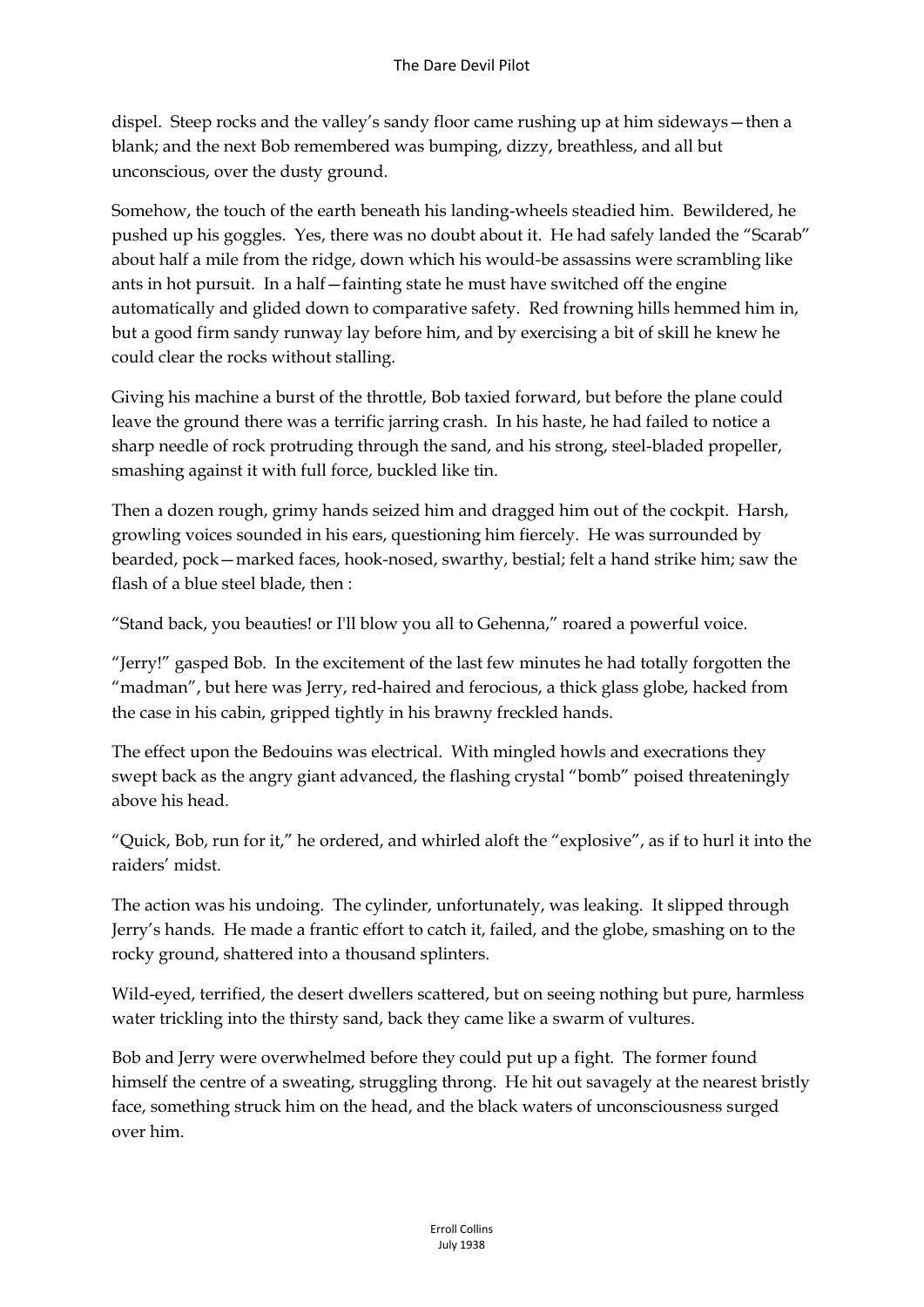When, stiff and miserable, he opened his burning eyes, night had fallen. He was, he discovered, lying trussed in the corner of a hot, foul—smelling cave that had once housed a family of jackals. His head and limbs throbbed abominably. A vigorous testing of his bonds told him that, without a knife, he had no hopes of getting free.

"Hallo, Bob!" said a weak but cheery voice from the other corner. Bob turned his head wearily, to discover Jerry Maddox, similarly trussed.

"Thanks, Jerry," he murmured, with a faint smile.

"Jolly pluck of you to butt in like that. Sorry it's landed you in a mess." Jerry's face looked pale and strained. All the flippancy had gone from his tone.

"Listen, old fellow," he said quietly. "I've got to get this off my chest. I'm to blame for the fix we're both in. You thought this afternoon I'd made a forced landing." "Well, you did, didn't you?"

"No! There's nothing wrong with the 'Mantis'. I landed because of a tomfool bet that I'd come down in the middle of Abu's country, smoke a fag there, and take off again without being nobbled. That's why I signalled you to land. I wanted you as witness. Well," with a bitter laugh, "I reckon I've lost my money."

Then he broke off aghast, and sat staring in awed silence at the grim—lipped, steely—eyed lad, tensed in the opposite corner, who was addressing him in a voice sharp with hatred. And indeed, at that moment, Bob hated Jerry Maddox more than any man alive.

"You cur!" he blazed, his face pale beneath its tan. "I'm glad you see yourself clearly for once, as a red- headed buffoon who hasn't the guts to do a man's job. No wonder nobody trusts you. Whitney Stone didn't trust you this morning when he put cylinders filled with water in your plane. The real serum's aboard my 'Scarab', and thanks to you, she can't take the air. She's got a busted 'prop', though I can hardly blame my own ham-fistedness on to you. Anyway, we'll never reach Wadi Azrek in time now, and those unfortunate people will die off like flies. And – gosh! I was the biggest fool. I might have known you were up to your usual monkey tricks. My first real job, and I've—l've mucked it!" Bob's voice choked in a high, hysterical sob.

He did not look again at Jerry, who sat there like a man frozen into stone. He did not even notice the hunched hook- nosed figure who, gripping a sharp curved knife, crept grinning into the cave towards him. Jerry did, and his bound legs shot out like a catapult, taking the Arab in the ribs with such force that his unwashed body hurtled across the cavern, the head hitting the wall with a crack that knocked him unconscious.

His blade carved a flashing arc in the air, and then dropped quivering, point downwards, in the ground at Jerry's feet.

Five minutes later, after leaving a bound, gagged and turning Bedouin in their late prison, the two airmen, chafing their cramped limbs, limped out of the cave. "That was the man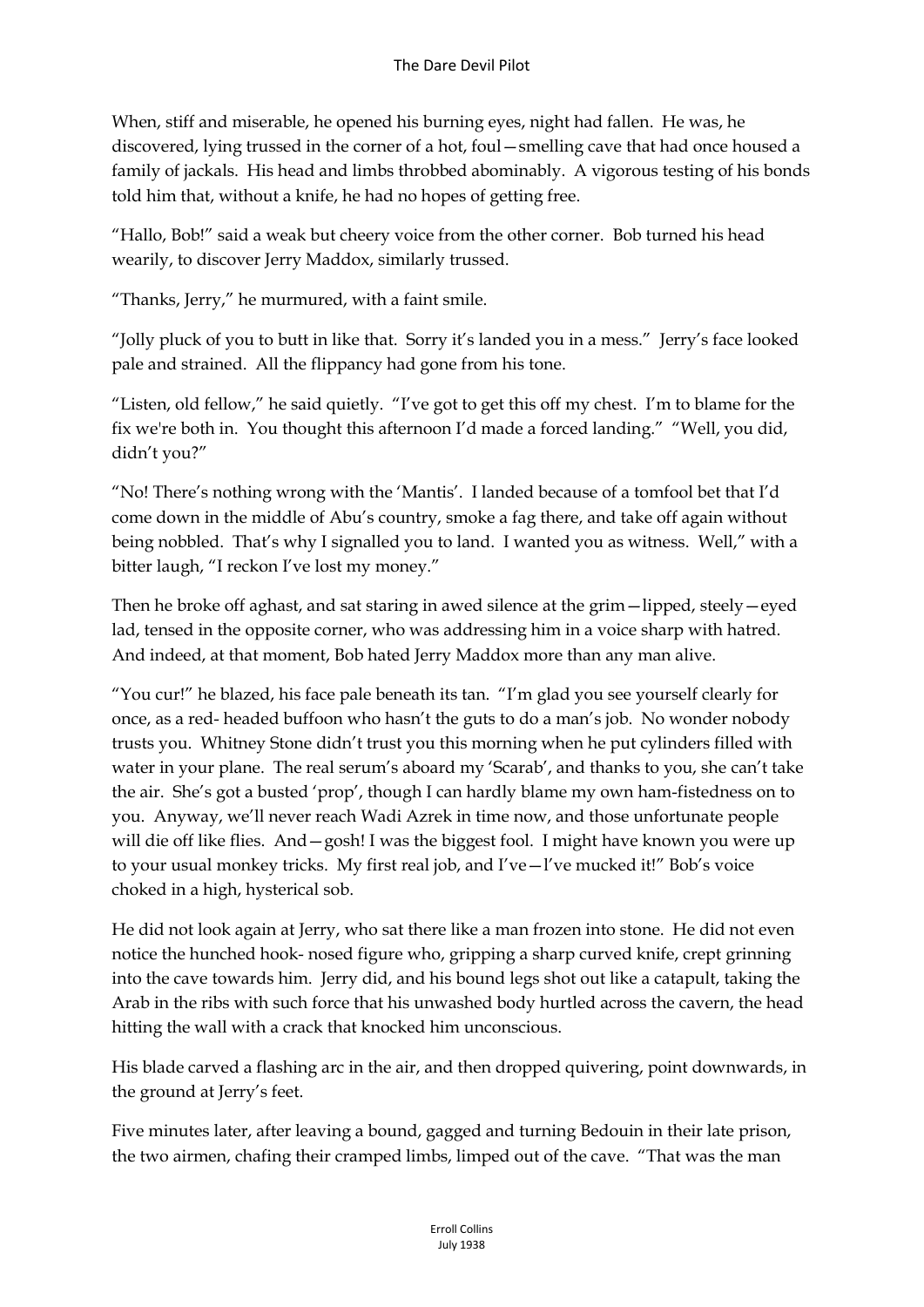you socked, come to get a bit of his own back," whispered Jerry, as they crept forward cautiously over the sand. "Wonder where his pals are?"

Bob pointed silently to an acrid smoky fire that flickered in a hollow below the shadowy purple dunes, from which harsh growling voices wafted up on the keen night air. Jerry gripped his companion's shoulder. "Bob, old son," he whispered, "you're right, I'm not fit to trust with a job like this. Game leg or no, it's you who'll have to finish rushing that stuff to Wadi Azrek." Bob wheeled on him. "D' you think I'm worrying about a little tin-pot scratch?" he flamed, in an undertone. "I'm worrying about transferring the serum half a mile past that camp to your bus before the moon rises. We can't taxi the "Mantis" across and change cargoes here, because of the row it'll make. And Jerry, she's your bus, so it's only right you should fly her to Wadi Azrek. Piloting that plane's the one thing you're not a dud at."

Maddox looked at Bob keenly. "And what are you going to do?" he demanded bluntly. "Stay here, and be sliced up?" Bob flushed awkwardly. "Don't be an ass!" he retorted. "I'd take off from here like a shot, but my prop's dished and I've no spare."

"Well, I have!" Bob stared at Jerry incredulously, but the red-haired pilot eyed him calmly.

"It's true," he insisted. "I'm a hot-headed ass, but I never fly anywhere without a spare prop. It's aboard my 'Mantis', and I'm going straight over to get it for you."

"No, Jerry; I'll do it. It's my job!" "You won't! That leg of yours won't let you, especially if you meet any prowling Arabs. But you can cover me with this revolver. I pinched it off the unsavoury bloke we knocked out in the cave, who no doubt pinched it from the original owner. Ready?" Bob nodded, but his heart was in his mouth as Jerry, crawling inch by inch across the sands, made his way slowly past the flickering blaze towards the outer dark.

Now and again he caught glimpses of a bobbing head shawl, as its wearer gesticulated and argued in savage growling Arabic. And the few words of the language he under- stood made Bob feel more relieved than ever that Jerry had an extra prop and that both pilots would be able to escape, for the Bedouins were discussing with relish how the prisoners should die. The stench of the camel-dung fire, however, and the greasy, flea-ridden garments of a people who wash only when they swim, set his nostrils a—ting1e, and he was in deadly fear that the moon would rise suddenly and betray their escape to the watchers.

To kill time, he tore a strip from his shirt and bandaged his leg. A necessary operation, for desert sand is very septic, and a few grains in a raw wound can cause a painful rash. Already his thigh was throbbing and aching as if torturers were stabbing it with a red-hot needle.

As the minutes dragged by, and still Jerry did not return, Bob grew seriously alarmed. In fact, he was just about to risk it, and go in search of his chum, when the red-haired pilot, footsore and dusty, emerged around a corner of a dune, trailing the spare propeller behind him with the aid of a rope.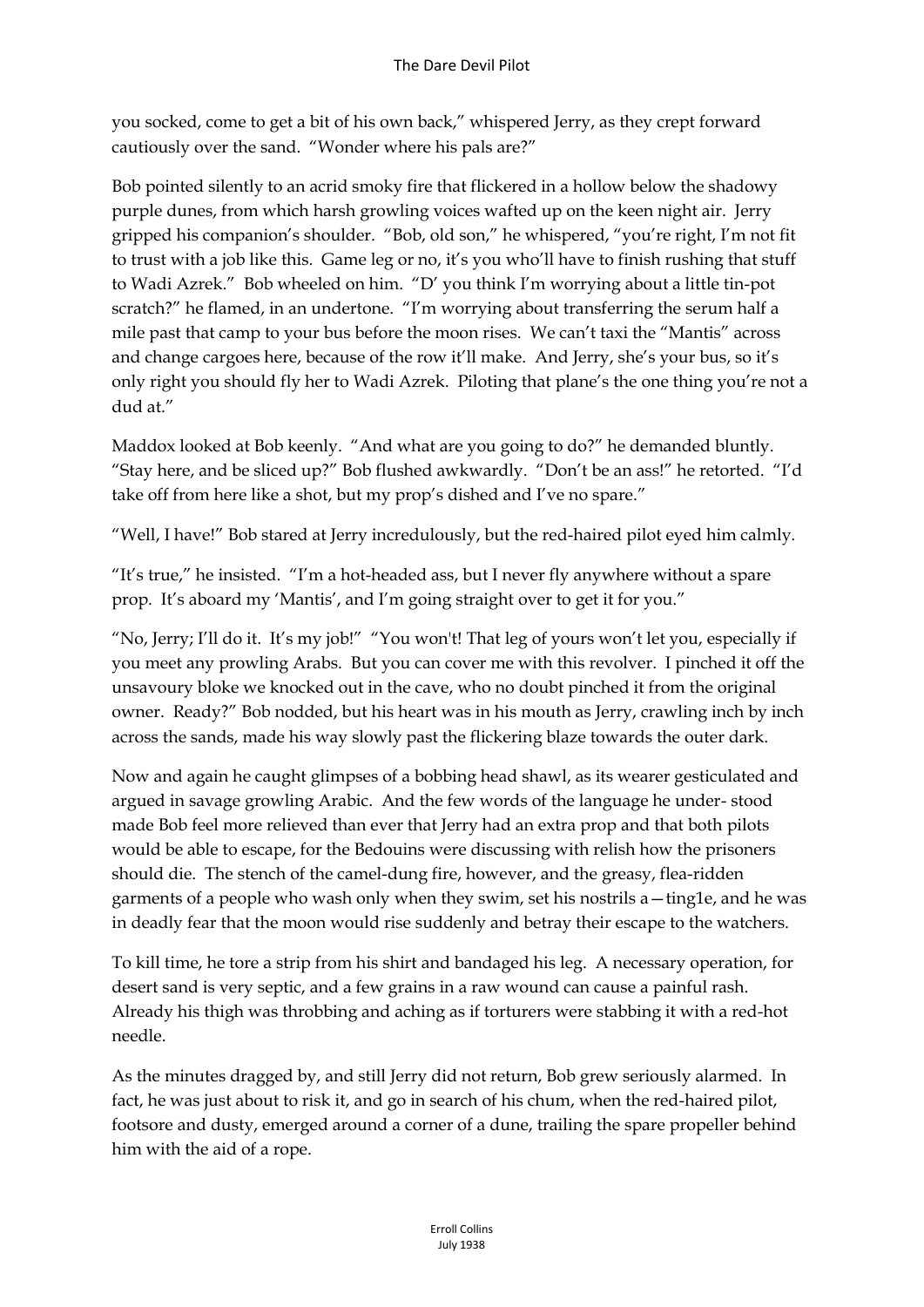Fixing the component to Bob's plane was a difficult operation in the dark, but with the aid of bolts and a spanner, the strong steel blade was finally in place.

"All set?" asked Jerry with a grin, as the junior pilot climbed into the cockpit.

Bob smiled. "Fine, thanks to you," he answered happily," and Jerry, I take back what I said to-night." Jerry gave a wry smile. "Don't mensh!" he replied slangily. "I'm a chump, but I hope I can take a wigging. I'll probably get a worse one, if possible, from Whitney, when I land the old 'Mantis' tomorrow at Marnak Wells. I say, Bob, I'd like that gun." "Going to pop of a few Bedouins?" grinned Bob, willingly handing the weapon over.

"No; but I want to give you a signal as I take off." Some minutes later, Bob Curtis, seated at the controls of his machine—"Scarab" had a quietly running engine that needed little revving—sent her taxiing forward, as a shot crashed and echoed among the crags. The yells of the infuriated tribesmen, as they rushed out to investigate, troubled him not at all, for already the little machine was skimming over the hills. "Good old Jerry I" chuckled the junior pilot. "He's given 'em the slip properly. That chap deserves a putty medal."

But as the scimitar-shaped moon cut a bright circle of light in the sky, he looked in vain for the "Mantis", winging in the direction of Marnak Wells. Neither did he encounter Jerry three days later, when, released from quarantine, and with his mission successfully accomplished, he limped into Whitney Stone's office.

Whitney strode forward to greet him, seizing his hand in a grip that made him wince. "Congratulations, Bob !" he boomed. "In spite of your mishap, you were first of all the other 'dromes with the goods. We owe it to you that the plague's well in hand, and looks like being stamped out."

Bob glanced eagerly around the office. "Where's Jerry, sir?" he asked. "He's in this, too, you know. I'd never have reached Wadi Azrek at all if it hadn't been for him."

Whitney came over, and laid a firm, fatherly hand on the young airman's shoulder. "Bob," he said quietly, "I've got bad news. They brought Jerry in yesterday." Bob stared at the speaker aghast. Despite the blazing heat of the day, a chill horror gripped him.

"It was Abu Hassan's men." Whitney's voice sounded very far away. "Jerry got five of them with his revolver before one of their bullets got him. That machine of his-"

"But, sir," Bob heard himself jerking out. "He could have got away. There was nothing wrong with the 'Mantis'"

His friend nodded.

"No," he replied slowly, "there was nothing wrong with the 'Mantis', except that she couldn't take to the air. She had no propeller!"